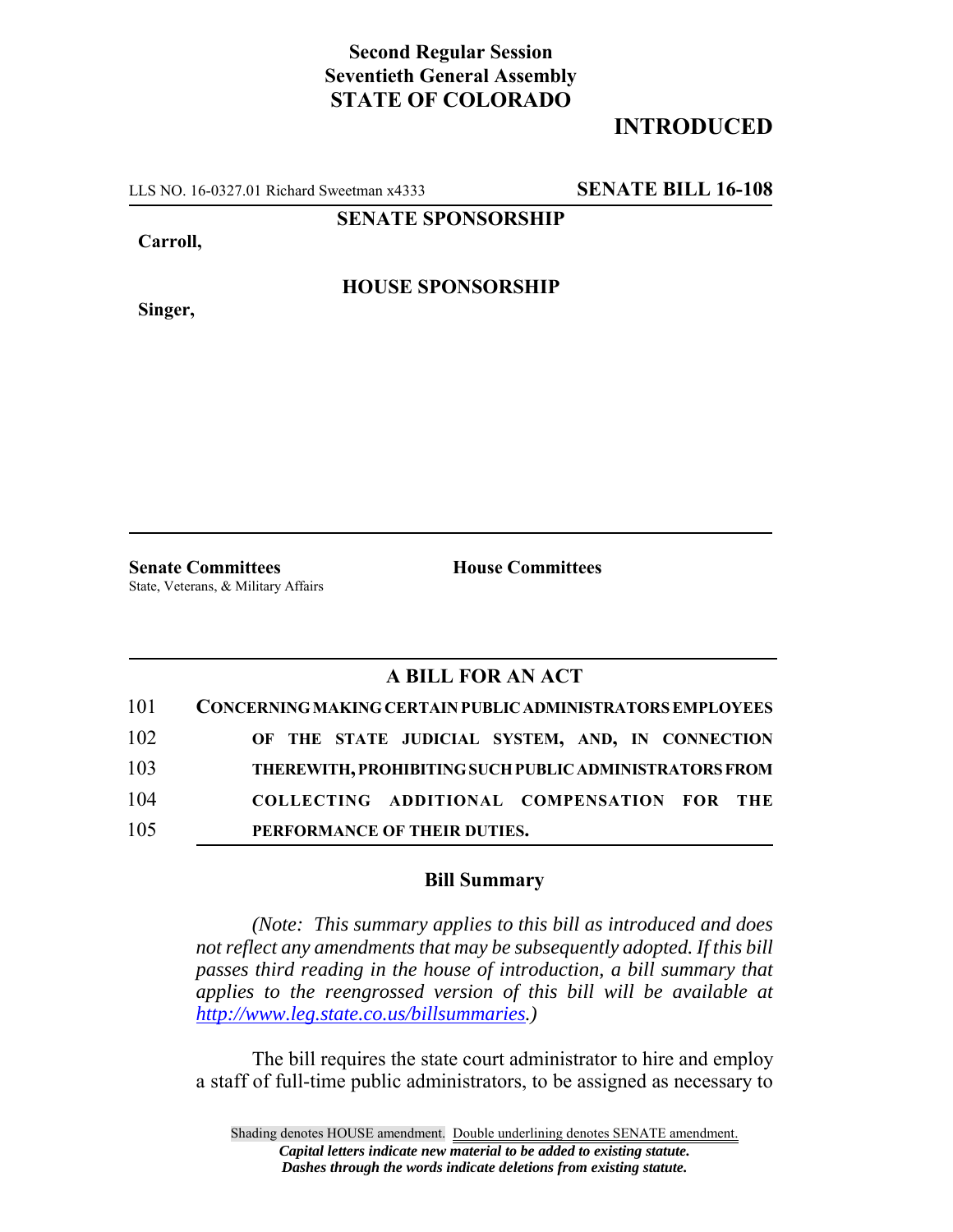each court. Such a public administrator is an employee of the state of Colorado and shall not charge a fee or collect additional compensation for the performance of his or her duties as a public administrator. Additionally, each district or probate court in each judicial district may appoint a private attorney to act as a public administrator in a particular case if such an appointment is the preference of the parties.

| $\mathbf{1}$   | Be it enacted by the General Assembly of the State of Colorado:          |  |  |  |  |
|----------------|--------------------------------------------------------------------------|--|--|--|--|
| $\overline{2}$ | <b>SECTION 1. Legislative declaration.</b> (1) The general assembly      |  |  |  |  |
| 3              | hereby declares that making public administrators employees of the state |  |  |  |  |
| $\overline{4}$ | judicial system serves the best interests of the people of the state by: |  |  |  |  |
| 5              | (a) Reducing conflicts of interest;                                      |  |  |  |  |
| 6              | (b) Increasing options;                                                  |  |  |  |  |
| 7              | (c) Reducing the costs associated with probate matters;                  |  |  |  |  |
| 8              | (d) Eliminating financial motives for public administrators; and         |  |  |  |  |
| 9              | (e) Expanding access to public administrators.                           |  |  |  |  |
| 10             | <b>SECTION 2.</b> In Colorado Revised Statutes, add 13-3-116 as          |  |  |  |  |
| 11             | follows:                                                                 |  |  |  |  |
|                |                                                                          |  |  |  |  |
| 12             | 13-3-116. Public administrators - assignment to judicial                 |  |  |  |  |
| 13             | districts - oath. (1) ON AND AFTER THE EFFECTIVE DATE OF THIS            |  |  |  |  |
| 14             | SECTION, THE STATE COURT ADMINISTRATOR SHALL HIRE AND EMPLOY A           |  |  |  |  |
| 15             | STAFF OF FULL-TIME PUBLIC ADMINISTRATORS, AS DESCRIBED IN SECTION        |  |  |  |  |
| 16             | 15-12-619, C.R.S., TO BE ASSIGNED AS NECESSARY TO EACH JUDICIAL          |  |  |  |  |
| 17             | DISTRICT AND TO THE PROBATE COURT OF THE CITY AND COUNTY OF              |  |  |  |  |
| 18             | DENVER.                                                                  |  |  |  |  |
| 19             | (2) EACH PUBLIC ADMINISTRATOR MUST BE A QUALIFIED ELECTOR                |  |  |  |  |
| 20             | TWENTY-ONE YEARS OF AGE OR OLDER AND A RESIDENT OF THE JUDICIAL          |  |  |  |  |
| 21             | DISTRICT IN WHICH THE PUBLIC ADMINISTRATOR IS ASSIGNED TO ACT AS A       |  |  |  |  |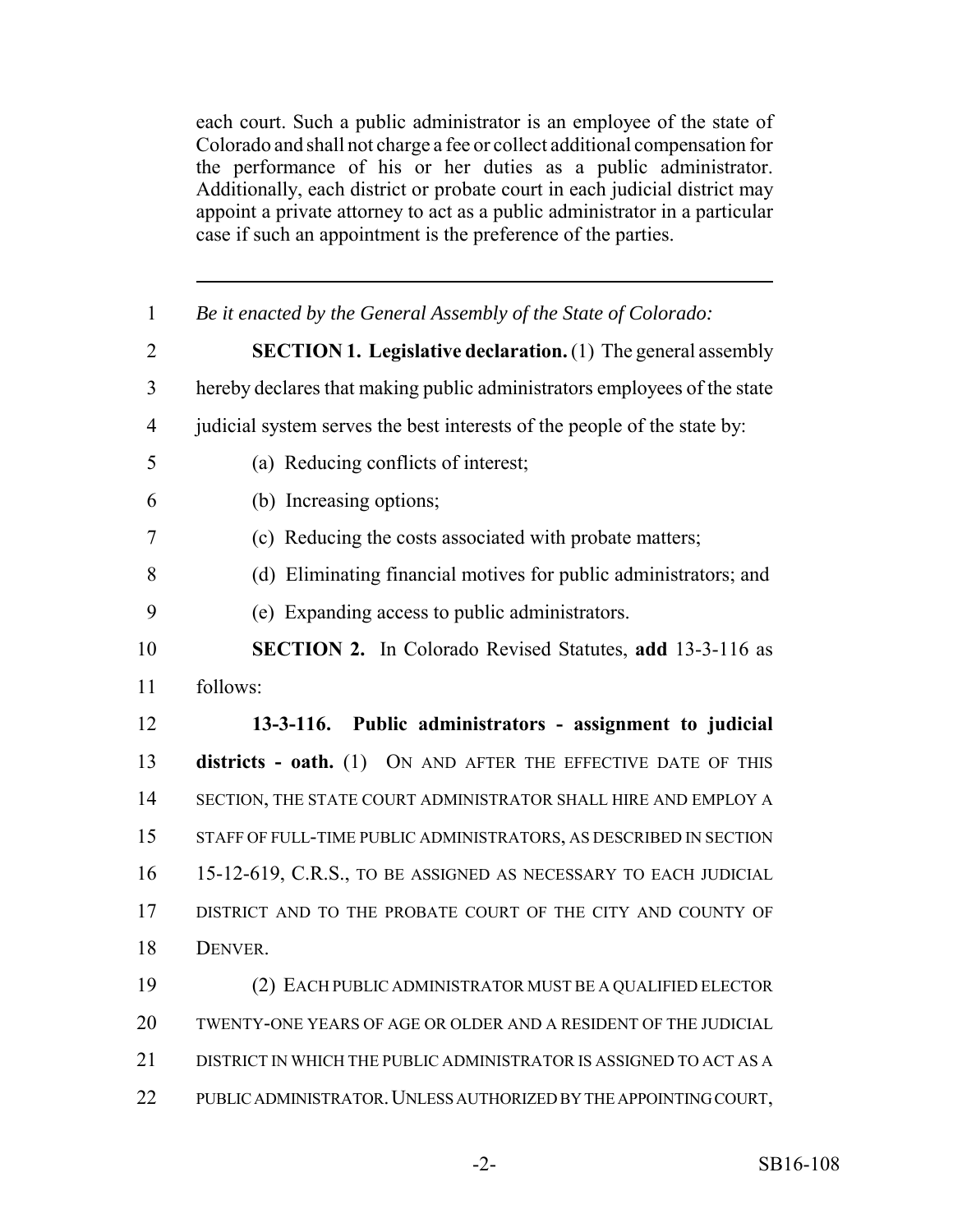THE PUBLIC ADMINISTRATOR MUST REMAIN A RESIDENT OF THE JUDICIAL DISTRICT WHILE HE OR SHE HOLDS THE OFFICE OF PUBLIC ADMINISTRATOR.

 (3) A PUBLIC ADMINISTRATOR HIRED BY THE STATE COURT ADMINISTRATOR PURSUANT TO SUBSECTION (1) OF THIS SECTION IS AN EMPLOYEE OF THE STATE OF COLORADO AND SHALL NOT CHARGE A FEE OR COLLECT ADDITIONAL COMPENSATION FOR THE PERFORMANCE OF HIS OR HER DUTIES AS A PUBLIC ADMINISTRATOR.

 (4) BEFORE PERFORMING ANY DUTIES AS A PUBLIC ADMINISTRATOR, EACH PUBLIC ADMINISTRATOR SHALL TAKE AND SUBSCRIBE AN OATH BEFORE A DISTRICT OR PROBATE JUDGE OF THE JUDICIAL DISTRICT TO WHICH THE PUBLIC ADMINISTRATOR IS ASSIGNED, OR BY WHICH THE PUBLIC ADMINISTRATOR IS APPOINTED PURSUANT TO 13 SECTION 15-12-619 (1), C.R.S., IN THE FOLLOWING FORM:

14 I, N ACCEPTING THE POSITION OF PUBLIC 15 ADMINISTRATOR IN AND FOR THE JUDICIAL **DISTRICT OF THE STATE OF COLORADO, DO SOLEMNLY**  SWEAR (OR AFFIRM) THAT I WILL SUPPORT THE CONSTITUTION OF THE UNITED STATES AND OF THE STATE OF COLORADO, AND THAT I WILL FAITHFULLY PERFORM THE **DUTIES OF THE OFFICE OF PUBLIC ADMINISTRATOR AS**  REQUIRED BY LAW. I RECOGNIZE THAT AS A PUBLIC ADMINISTRATOR, I ASSUME CERTAIN FIDUCIARY DUTIES TO THE PERSONS AND ESTATES WHOSE AFFAIRS I ADMINISTER. 24 I ATTEST THAT I DO NOT HAVE ANY PERSONAL OR FINANCIAL INTERESTS THAT CONFLICT WITH THE DUTIES AND POWERS THAT ARE INCUMBENT UPON THE OFFICE OF PUBLIC ADMINISTRATOR, AND I SOLEMNLY SWEAR TO AVOID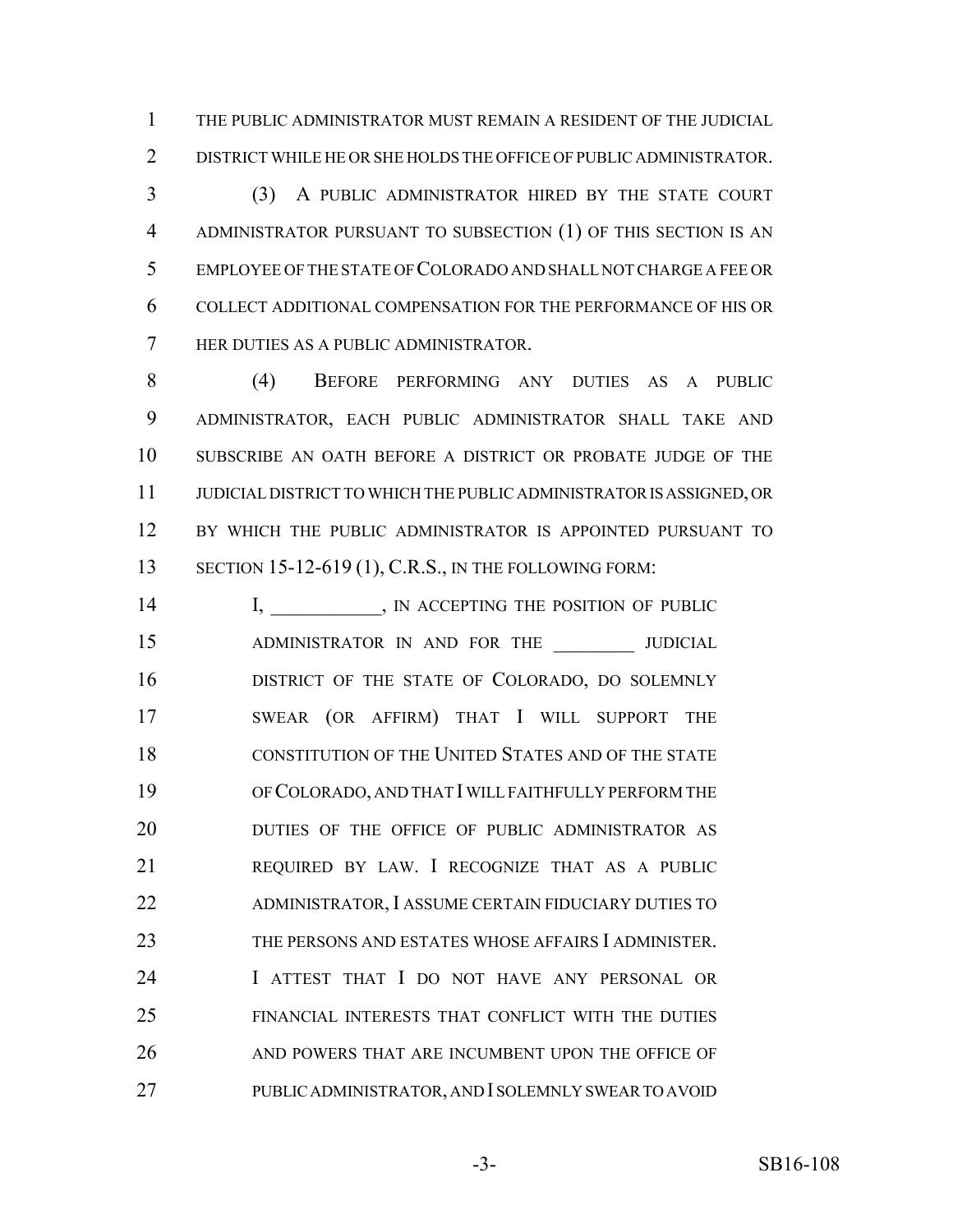ANY SUCH CONFLICT OF INTEREST IN EACH CASE THAT REQUIRES MY ADMINISTRATION.

 (5) THE STATE COURT ADMINISTRATOR MAY ASSIGN A PUBLIC ADMINISTRATOR TO MORE THAN ONE JUDICIAL DISTRICT OR PROBATE COURT.

 **SECTION 3.** In Colorado Revised Statutes, 15-12-619, **amend** (1), (4), and (5); and **repeal** (2), (6), and (7) as follows:

 **15-12-619. Public administrator - appointment - bond.** (1) The IN ADDITION TO REQUESTING THE ASSIGNMENT OF SUFFICIENT PUBLIC ADMINISTRATORS FROM THE STATE COURT ADMINISTRATOR'S OFFICE PURSUANT TO SECTION 13-3-116,C.R.S., EACH district or probate court in 12 each judicial district may appoint a person who shall be known as the PRIVATE ATTORNEY TO ACT AS A public administrator IN A PARTICULAR CASE IF SUCH AN APPOINTMENT IS THE PREFERENCE OF THE PARTIES. The appointee shall be a qualified elector over twenty-one years of age and shall be a resident of or maintain a principal place of business in the judicial district in which the appointee is to act as public administrator. Unless authorized by the appointing court, the appointee shall remain a resident of or maintain a principal place of business in the judicial district in which the appointee has been appointed during the period in which the 21 appointee holds the office of public administrator. The A person 22 appointed as the A public administrator shall serve SERVES at the pleasure of the appointing court until discharged by the court or until such person's resignation is accepted by the appointing court. Any person appointed as 25 a public administrator shall not be PURSUANT TO THIS SECTION IS NOT considered an employee of either the state of Colorado or of the judicial district or the city or the county in which such person has been appointed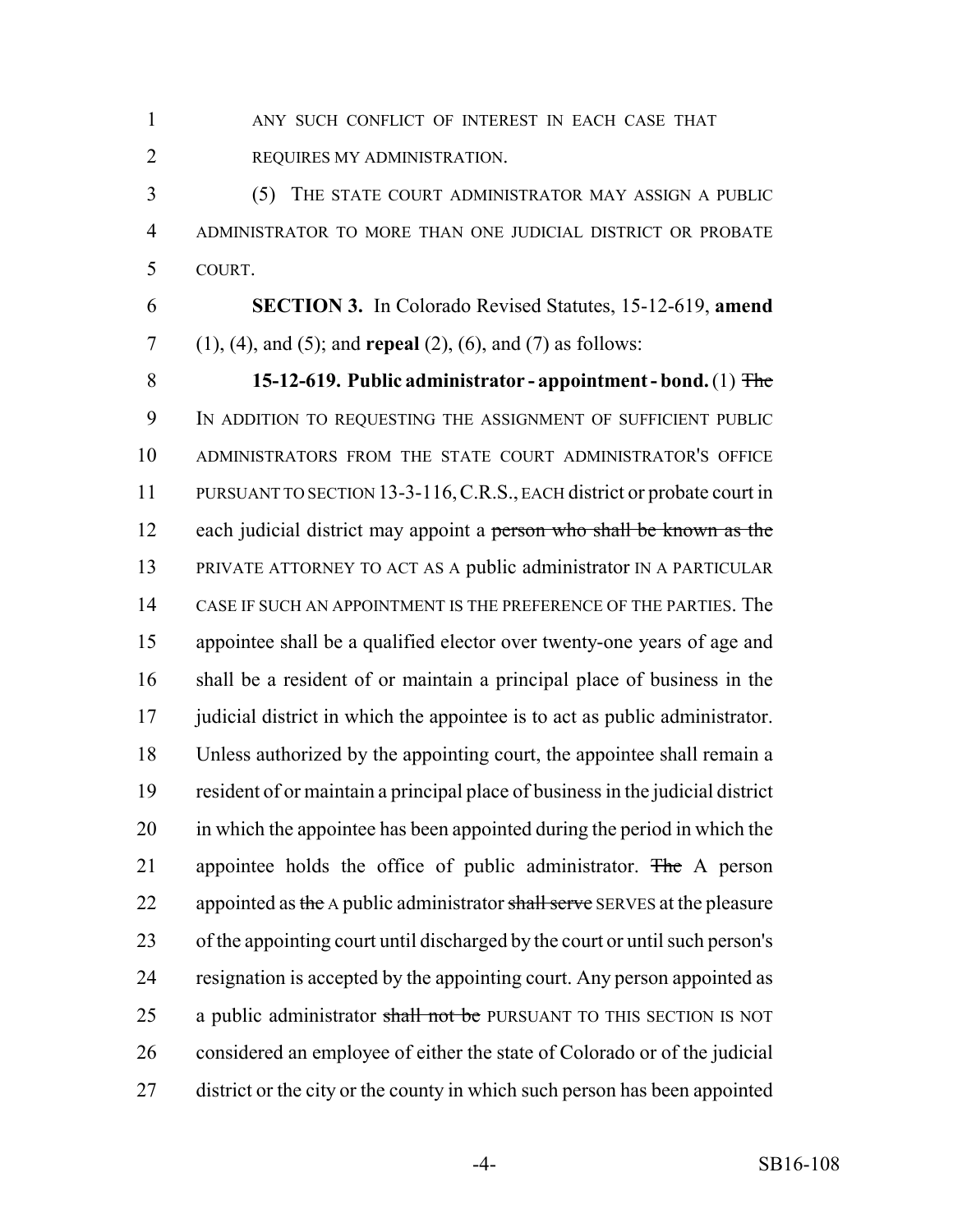public administrator because of his or her appointment as public administrator. BEFORE PERFORMING ANY DUTIES AS A PUBLIC ADMINISTRATOR, THE APPOINTEE SHALL TAKE AND SUBSCRIBE THE OATH DESCRIBED IN SECTION 13-3-116 (4), C.R.S.

 (2) Before taking office, a public administrator shall take and subscribe an oath, before a district or probate judge of the appointing 7 judicial district, in the following form:

8 I, in accepting the position of the public 9 administrator in and for the *judicial district of* 10 the state of Colorado, do solemnly swear (or affirm) that I will support the constitution of the United States and of the state of Colorado, and that I will faithfully perform the 13 duties of the office of public administrator as required by  $14$   $12$ 

15 (4) Every EACH PRIVATE ATTORNEY WHO IS APPOINTED TO ACT AS A public administrator PURSUANT TO SUBSECTION (1) OF THIS SECTION shall procure and maintain a general bond in the sum of twenty-five thousand dollars covering the public administrator's performance and the performance of the public administrator's employees to the people of the 20 state of Colorado. Such bond shall MUST be conditioned on the faithful 21 discharge of the duties of the office of the public administrator and shall MUST be filed in the office of the secretary of state. If the Colorado attorney general finds reasonable grounds to believe that a PRIVATE ATTORNEY APPOINTED TO ACT AS A public administrator has improperly 25 administered  $\alpha$  public administrator's AN estate, the attorney general may sue upon such bond in the name of the people of the state of Colorado to 27 compensate any party harmed by any neglect or wrongful act by  $\alpha$  THE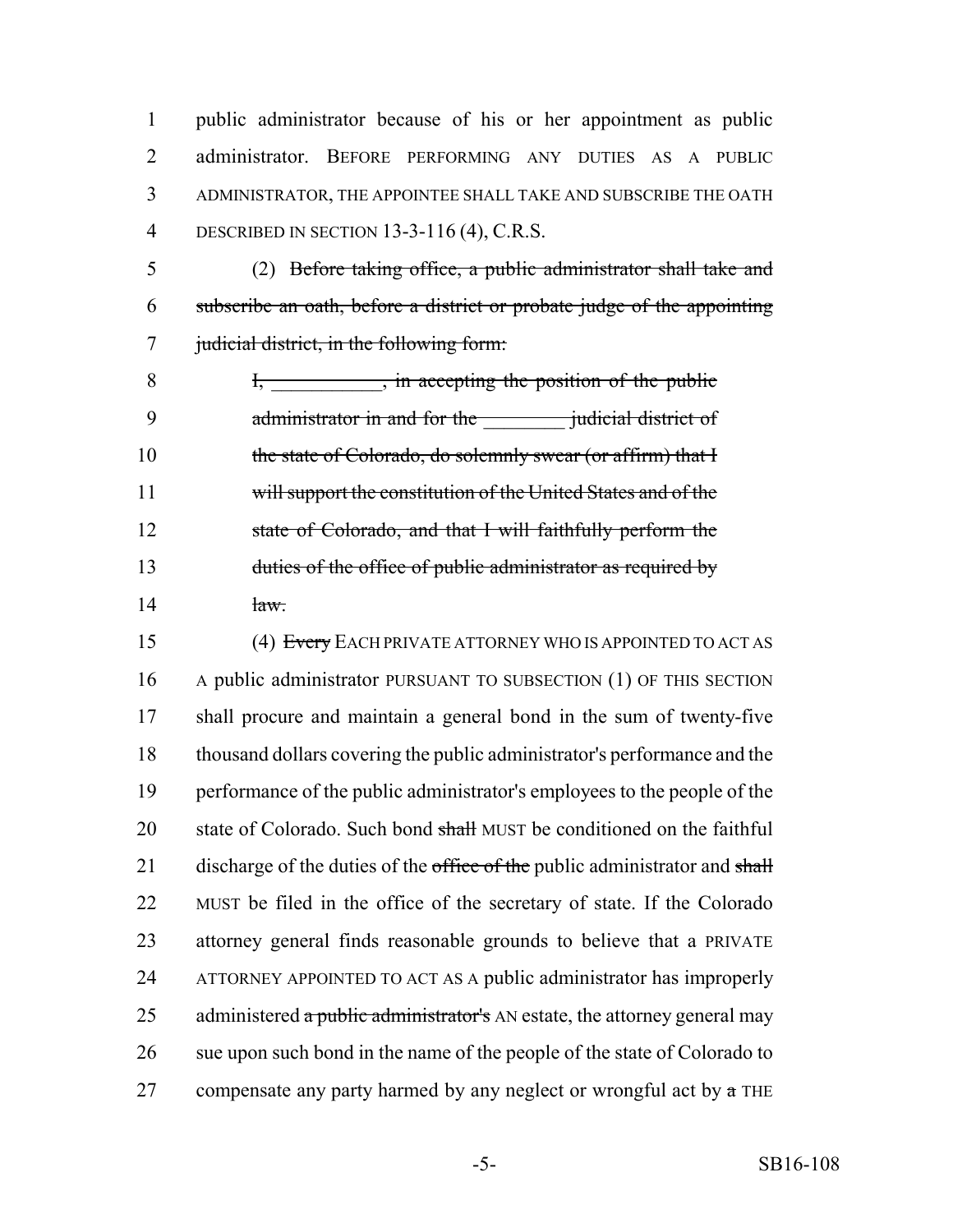public administrator or the public administrator's employees. In addition 2 to the above general bond DESCRIBED IN THIS SUBSECTION (4), a public 3 administrator may also be required to give such bonds as are required of other fiduciaries.

5 (5) The A public administrator is authorized to MAY act as provided in this section and section SECTIONS 15-12-620, 15-12-621, AND 15-12-622 and 15-12-623 and as directed by the appointing court. A public administrator may also be appointed as a fiduciary in other cases in any judicial district in the state of Colorado or elsewhere as needed.

 (6) Subject to the approval and confirmation by the district or 11 probate court in each judicial district, the public administrator may also appoint one or more deputy public administrators. Deputy public 13 administrators shall be qualified electors over the age of twenty-one. Any 14 deputy public administrator shall serve at the pleasure of the appointing court and the public administrator in that judicial district until such time 16 as the deputy public administrator is discharged by the court or the public 17 administrator or until the deputy public administrator resigns. No resignation of a deputy public administrator shall be effective until it is filed with and approved by the appointing court. The deputy public 20 administrator shall act as directed by the public administrator in the deputy public administrator's judicial district.

 (7) Any acting public administrator or deputy public administrator 23 who was appointed prior to July 1, 1991, shall be exempt from the appointment criteria required by this section.

 **SECTION 4.** In Colorado Revised Statutes, 15-12-620, **amend** (3) as follows:

**15-12-620. Public administrator - responsibility for protecting**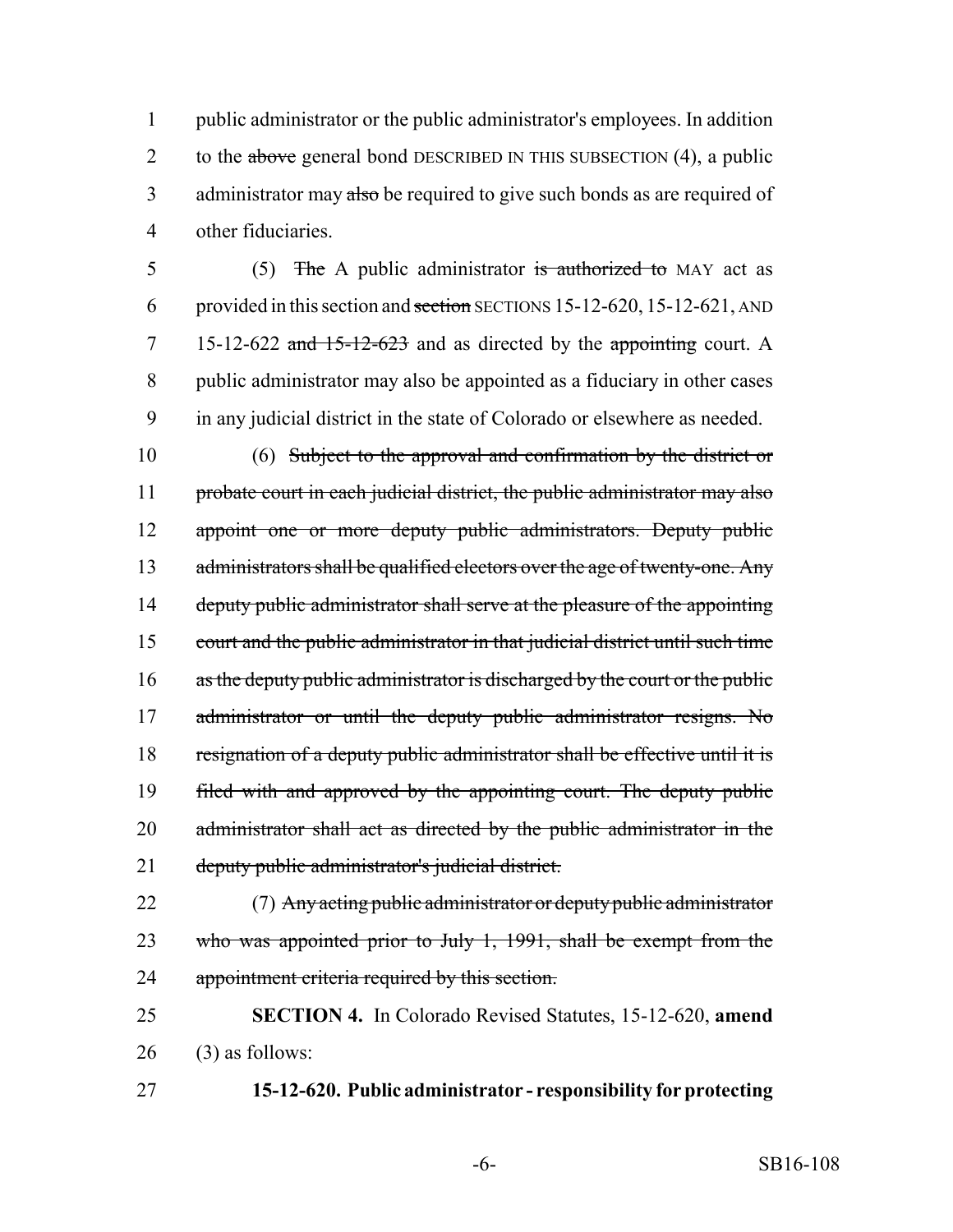**decedent's estate - duty of persons holding property.** (3) IF A PUBLIC ADMINISTRATOR IS A PRIVATE ATTORNEY APPOINTED BY A COURT TO ACT AS A PUBLIC ADMINISTRATOR PURSUANT TO SECTION 15-12-619 (1), reasonable administration fees and costs including reasonable attorney 5 fees incurred in efforts to protect the decedent's property shall MUST be paid to the public administrator at the time such property is released by the public administrator. Upon the presentation or mailing of an itemized statement of fees and costs to the person assuming responsibility for the 9 case, the public administrator shall be entitled to MAY deduct such fees and costs from any cash assets of the decedent's estate that are in the public administrator's possession. Any fee dispute regarding a public 12 administrator's fees and costs shall MUST be resolved by petition to the district or probate court that has jurisdiction over the estate.

 **SECTION 5.** In Colorado Revised Statutes, 15-12-621, **amend** 15 (6) and (9) as follows:

 **15-12-621. Public administrator - decedents' estates - areas of responsibility.** (6) Small estates, as defined in section 15-12-1201 may 18 be administered by the A public administrator MAY ADMINISTER A SMALL ESTATE, AS DESCRIBED IN SECTION 15-12-1203, using an affidavit as provided in section 15-12-1201, with the same effect as provided in 21 section 15-12-1202. The claims period shall end ENDS one year from the date of the decedent's death. At the end of the claims period, the public 23 administrator shall summarily make distribution of DISTRIBUTE estate 24 assets by distribution to allowed claimants pursuant to the priorities set forth in section 15-12-805. The PUBLIC ADMINISTRATOR SHALL 26 DISTRIBUTE THE remainder of the estate's funds, if any, shall be 27 distributed to the decedent's heirs or devisees as determined under the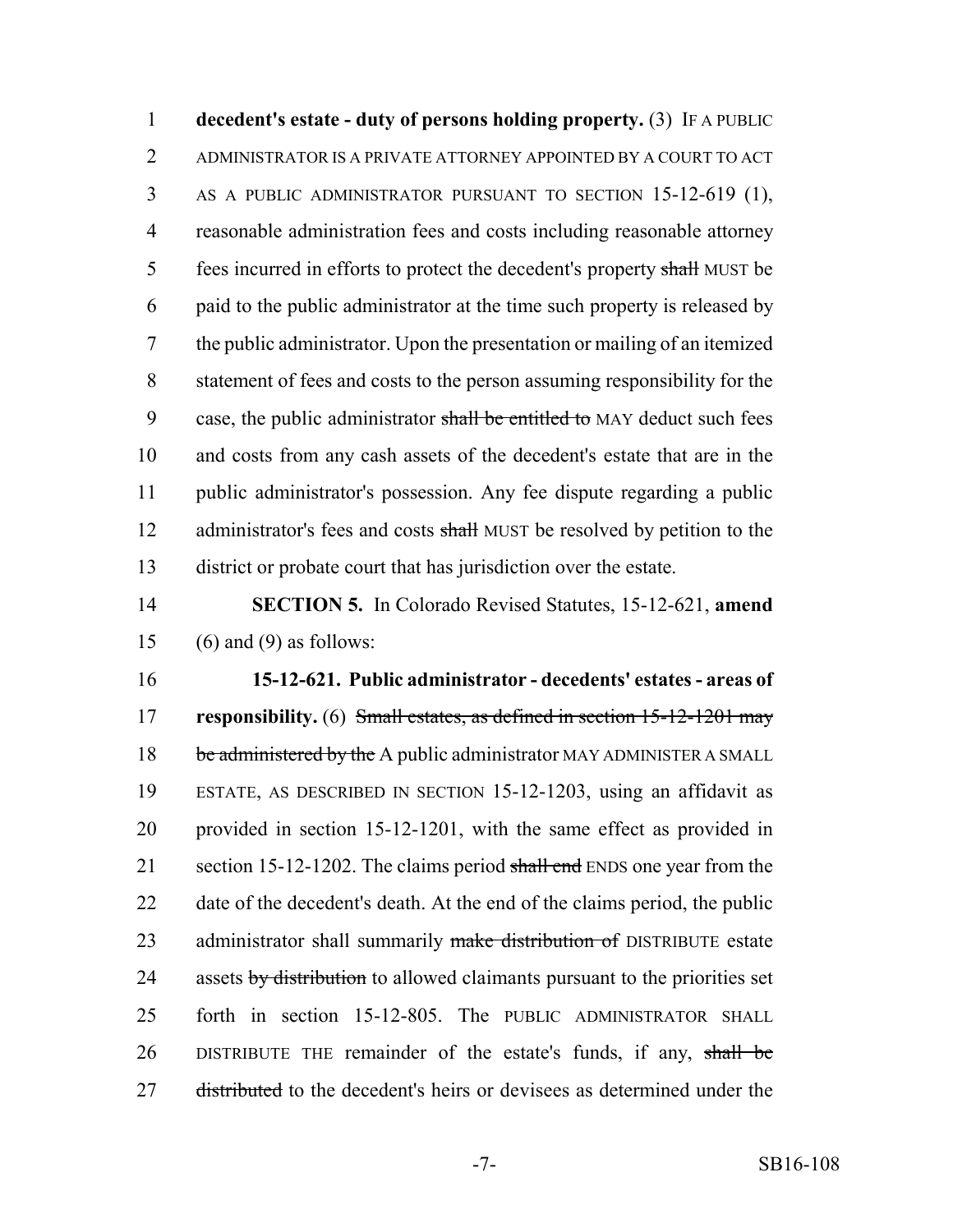Colorado Probate Code. In determining who is entitled to an estate's funds, a public administrator may rely on affidavits by persons who set forth facts to establish their claims, heirship, or the validity of a 4 testamentary document. The public administrator shall not be IS NOT liable for any improper distributions made in reasonable reliance on information contained in such affidavits. All estates administered by a 7 public administrator pursuant to the small estate procedure shall MUST be closed by the filing of a public administrator's statement of account with 9 the appointing district or probate court. The statement of account shall MUST set forth all receipts and disbursements made during the 11 administration of the estate, including, IF THE PUBLIC ADMINISTRATOR IS A PRIVATE ATTORNEY APPOINTED BY A COURT TO ACT AS A PUBLIC 13 ADMINISTRATOR PURSUANT TO SECTION 15-12-619(1), C.R.S., the public administrator's fees and costs, and the fees and costs of the public administrator's staff and investigators. Upon filing of the public 16 administrator's statement of account, THE COURT SHALL DISCHARGE THE 17 public administrator shall be discharged and released RELEASE THE PUBLIC ADMINISTRATOR from all further responsibility and all liability with regards to the estate.

 (9) A public administrator may act as a special administrator in a decedent's estate when a creditor or claimant requests such an appointment for the purpose of having the public administrator represent the estate in an action to be brought by the creditor or claimant against the estate. A public administrator requested to act as a special administrator in such cases need act only if the creditor or claimant makes advance arrangements, satisfactory to the public administrator, to pay TO THE OFFICE OF THE STATE COURT ADMINISTRATOR OR, IF THE PUBLIC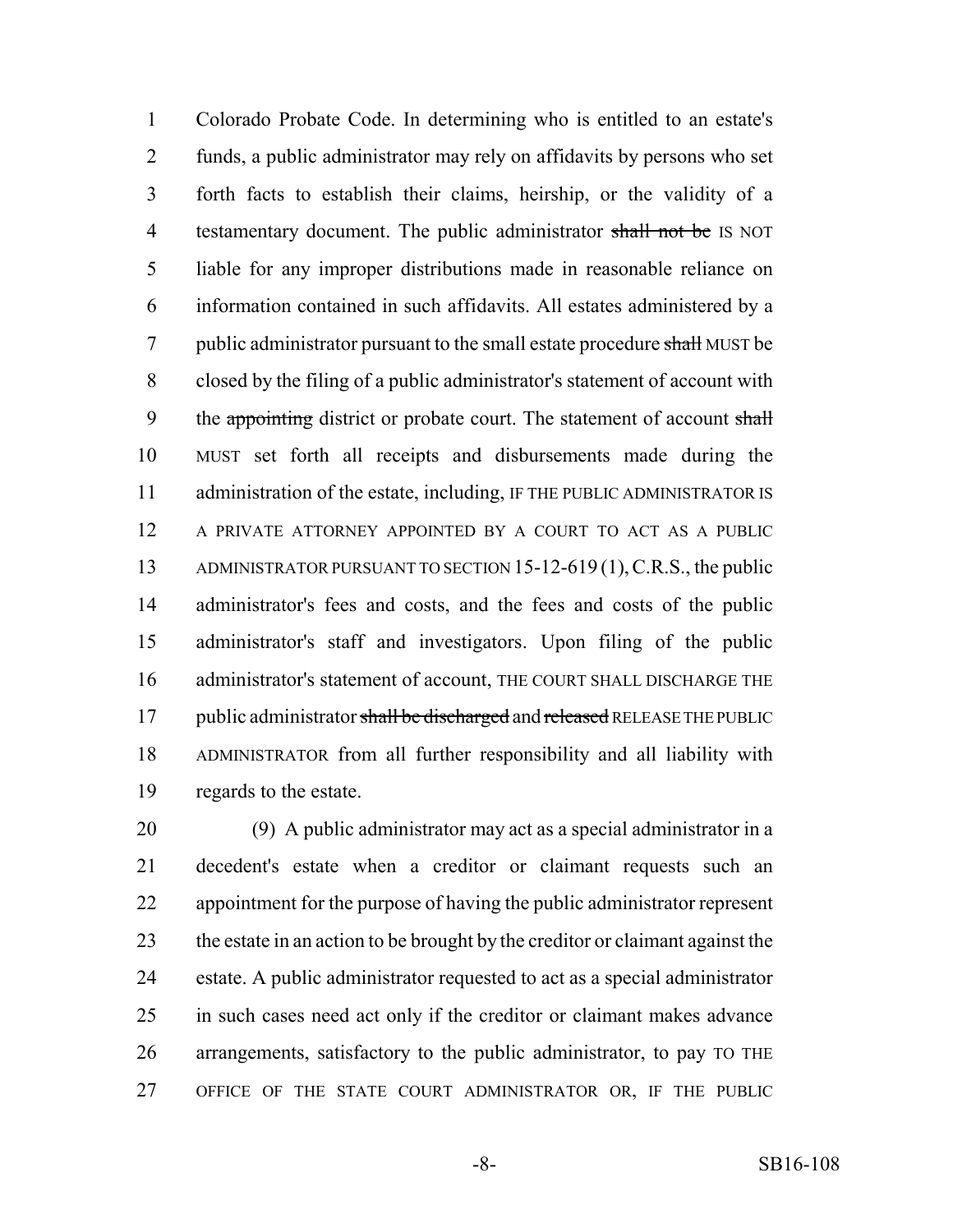ADMINISTRATOR IS A PRIVATE ATTORNEY APPOINTED BY A COURT TO ACT AS A PUBLIC ADMINISTRATOR PURSUANT TO SECTION 15-12-619 (1), C.R.S., TO THE PUBLIC ADMINISTRATOR, all reasonable fees and costs likely to be incurred by the public administrator in the public administrator's performance as special administrator regardless of the outcome of the creditor's or claimant's claim or litigation against the estate.

 **SECTION 6.** In Colorado Revised Statutes, 15-12-622, **amend** 9 (1) and (2) as follows:

 **15-12-622. Public administrator - acting as conservator or trustee.** (1) When appointed by a court of appropriate jurisdiction, the A public administrator may act as a conservator, temporary conservator, special conservator, trustee, or other fiduciary of any estate that has assets requiring protection. A PUBLIC ADMINISTRATOR MAY ALSO BE APPOINTED 15 BY A COURT, IN ITS DISCRETION, TO MANAGE THE FINANCIAL AFFAIRS OF A PROTECTED PERSON, AS DEFINED IN SECTION 15-14-102 (11), OR A WARD, AS DEFINED IN SECTION 15-14-102 (15). Each county department of HUMAN OR social services may refer any resident of that county, or any nonresident located in that county, to that county's public administrator 20 for appropriate protective proceedings if such THE department determines 21 that such person THE RESIDENT OR NONRESIDENT meets the standards required for court protective action.

23 (2) Any case referred to the A public administrator pursuant to this 24 section by a county department of HUMAN OR social services shall MUST 25 be presented to the court of appropriate jurisdiction by a petition which 26 shall state THAT STATES to the court that the COUNTY DEPARTMENT OF 27 HUMAN OR SOCIAL SERVICES HAS REQUESTED A public administrator has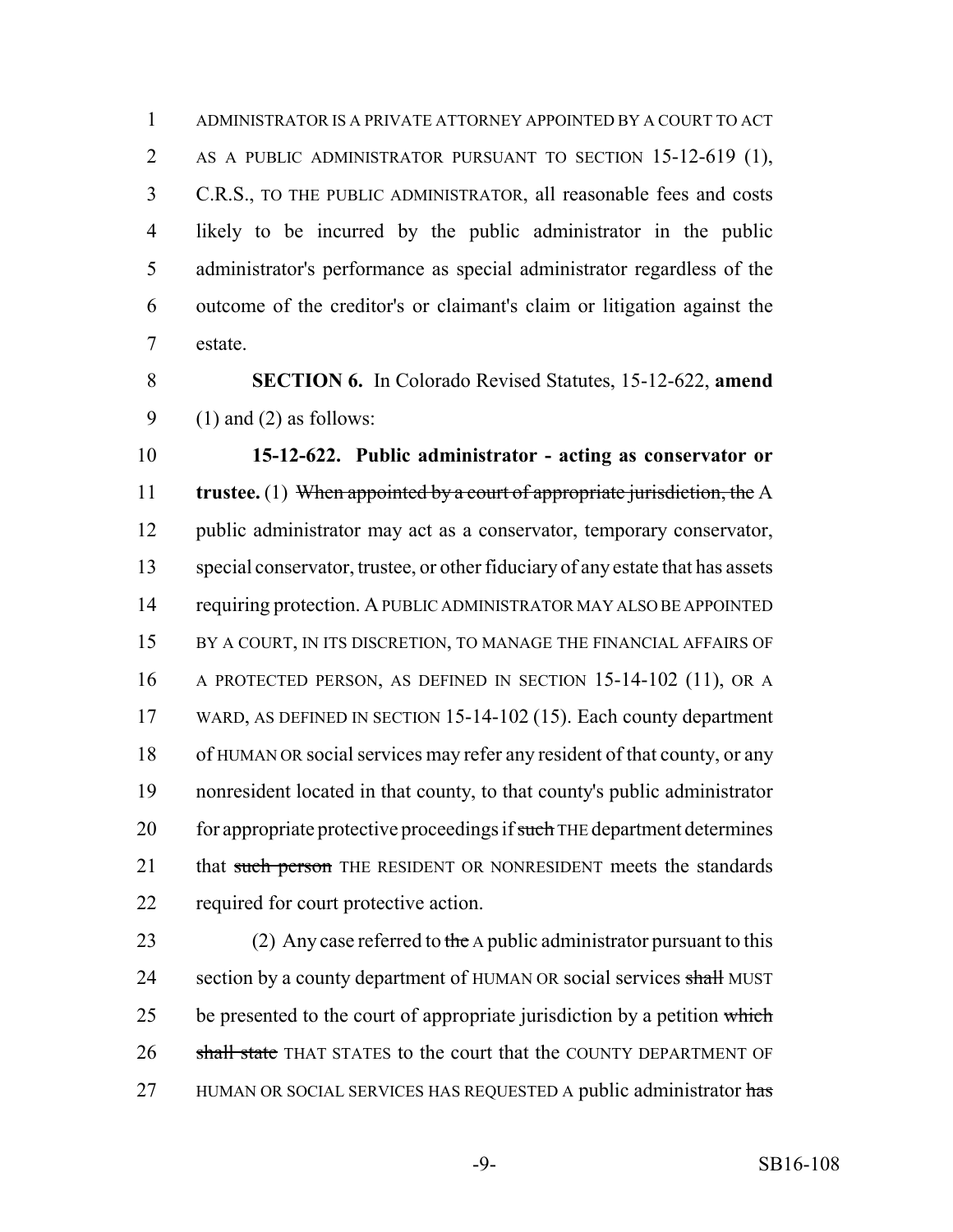1 been requested by the county department of social services to act as a 2 conservator or other fiduciary for the person in need of protection, that 3 the public administrator is the nominee of that department, and that the 4 public administrator is not acting as an attorney for that department. The 5 public administrator may prepare and file such a petition if requested to 6 do so by the county department of HUMAN OR social services. The fact 7 that a public administrator has been requested by a county department of 8 social services to act as a conservator or other fiduciary shall not be 9 construed by the court as granting any priority for his appointment, and 10 the court shall make that determination solely upon the best interests of 11 the person in need of protection. If the public administrator is not 12 appointed as conservator or other fiduciary and the court determines that 13 another individual should act as the conservator or fiduciary, the court 14 may award reasonable fees and costs to the public administrator if the 15 court determines that the efforts of the public administrator were 16 beneficial to the estate or contributed to the protection of the protected 17 person's assets. In cases where the court awards fees and costs to the 18 public administrator, to the extent that such funds are available, such fees 19 shall be paid from the protected person's estate. In cases in which the 20 public administrator is not compensated from the protected person's 21 estate, the court may approve the payment of such fees from state funds 22 designated for the payment of court-appointed counsel or fiduciaries. The 23 court may determine the amount of fees to be paid from such state funds 24 as it deems to be just.

25 **SECTION 7.** In Colorado Revised Statutes, **amend** 15-12-623 as 26 follows:

27 **15-12-623. Public administrator - administration - reports -**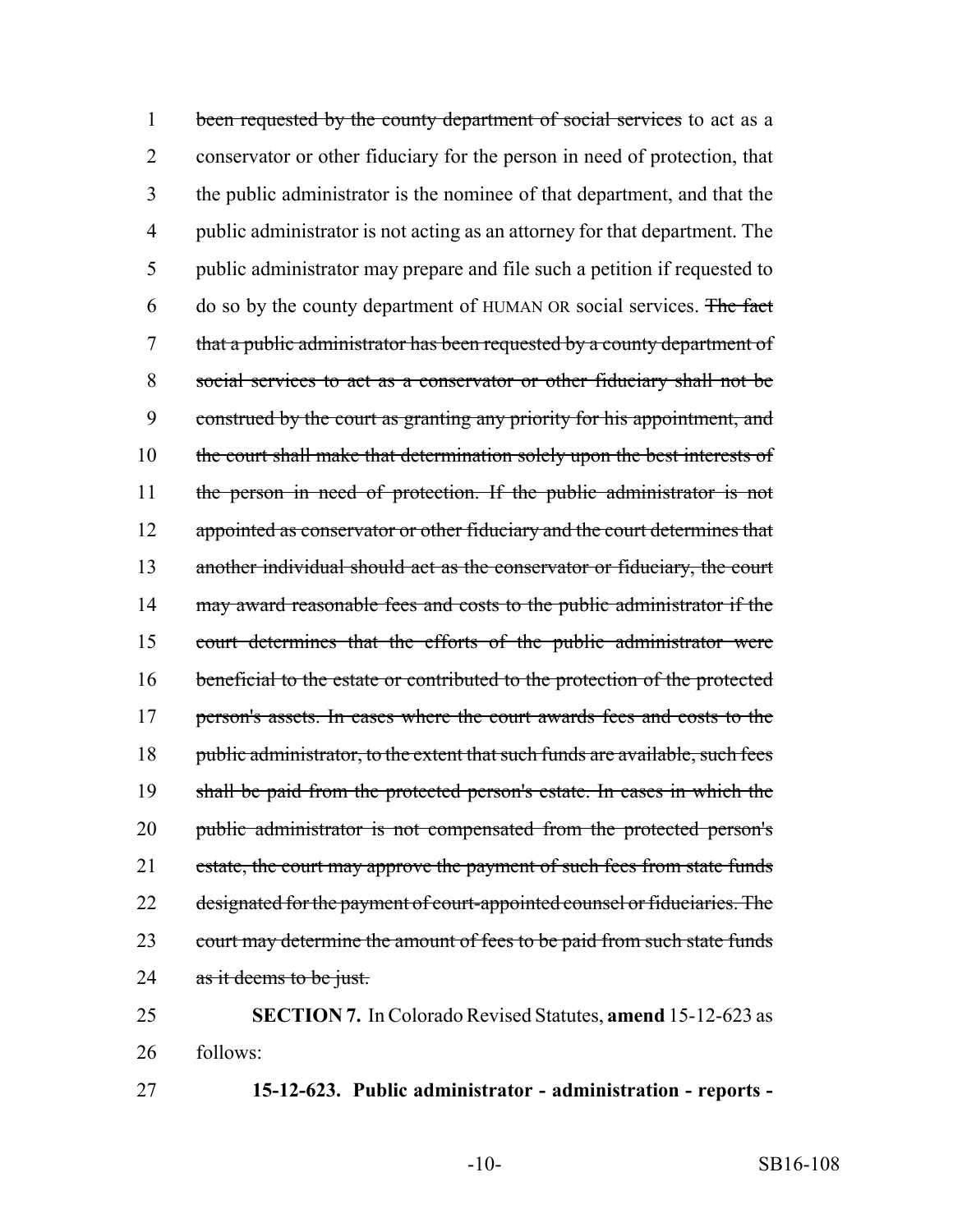| $\mathbf{1}$   | fees. (1) In the ANY case of INVOLVING A PRIVATE ATTORNEY WHO HAS        |            |            |              |  |  |
|----------------|--------------------------------------------------------------------------|------------|------------|--------------|--|--|
| $\overline{2}$ | BEEN APPOINTED BY A COURT TO ACT AS A PUBLIC ADMINISTRATOR               |            |            |              |  |  |
| 3              | PURSUANT TO SECTION 15-12-619 (1), C.R.S., the following court docket    |            |            |              |  |  |
| $\overline{4}$ | fees shall be charged:                                                   |            |            |              |  |  |
| 5              | (a) Public administrator statements of account in small estates, as      |            |            |              |  |  |
| 6              | "small estates" is defined in section 15-12-1201, having gross assets:   |            |            |              |  |  |
| $\tau$         |                                                                          | Fee        | <b>Tax</b> | <b>Total</b> |  |  |
| 8              | $(I)$ Less than \$500.00                                                 | fee waived |            |              |  |  |
| 9              | $(II)$ \$500.00 or more,                                                 |            |            |              |  |  |
| 10             | but less than $$2,000.00$                                                | \$9.00     | 1.00       | 10.00        |  |  |
| 11             | (III) $$2,000.00$ or more                                                | \$89.00    | 1.00       | 90.00        |  |  |
| 12             | The docket fee charged in all other decedent, trust, or<br>(b)           |            |            |              |  |  |
| 13             | conservatorship estates filed by a PRIVATE ATTORNEY WHO HAS BEEN         |            |            |              |  |  |
| 14             | APPOINTED BY A COURT TO ACT AS A public administrator shall be the       |            |            |              |  |  |
| 15             | same fee as those charged to the general public filing a similar type of |            |            |              |  |  |
| 16             | action.                                                                  |            |            |              |  |  |
| 17             | (2) On or before March 1 of each year, each PRIVATE ATTORNEY             |            |            |              |  |  |
| 18             | WHO HAS BEEN APPOINTED BY A COURT TO ACT AS A public administrator       |            |            |              |  |  |
| 19             | PURSUANT TO SECTION 15-12-619 (1), C.R.S., shall file with the           |            |            |              |  |  |
| 20             | appointing court such reports concerning the administration of public    |            |            |              |  |  |
| 21             | administrator cases during the previous calendar year as the appointing  |            |            |              |  |  |
| 22             | court shall direct.                                                      |            |            |              |  |  |

23 (3) The office of the A PRIVATE ATTORNEY WHO HAS BEEN 24 APPOINTED BY A COURT TO ACT AS A public administrator shall only 25 PURSUANT TO SECTION 15-12-619 (1), C.R.S., MAY charge ONLY fees and costs that are reasonable and proper for similar services in the 27 community. The A PRIVATE ATTORNEY WHO HAS BEEN APPOINTED BY A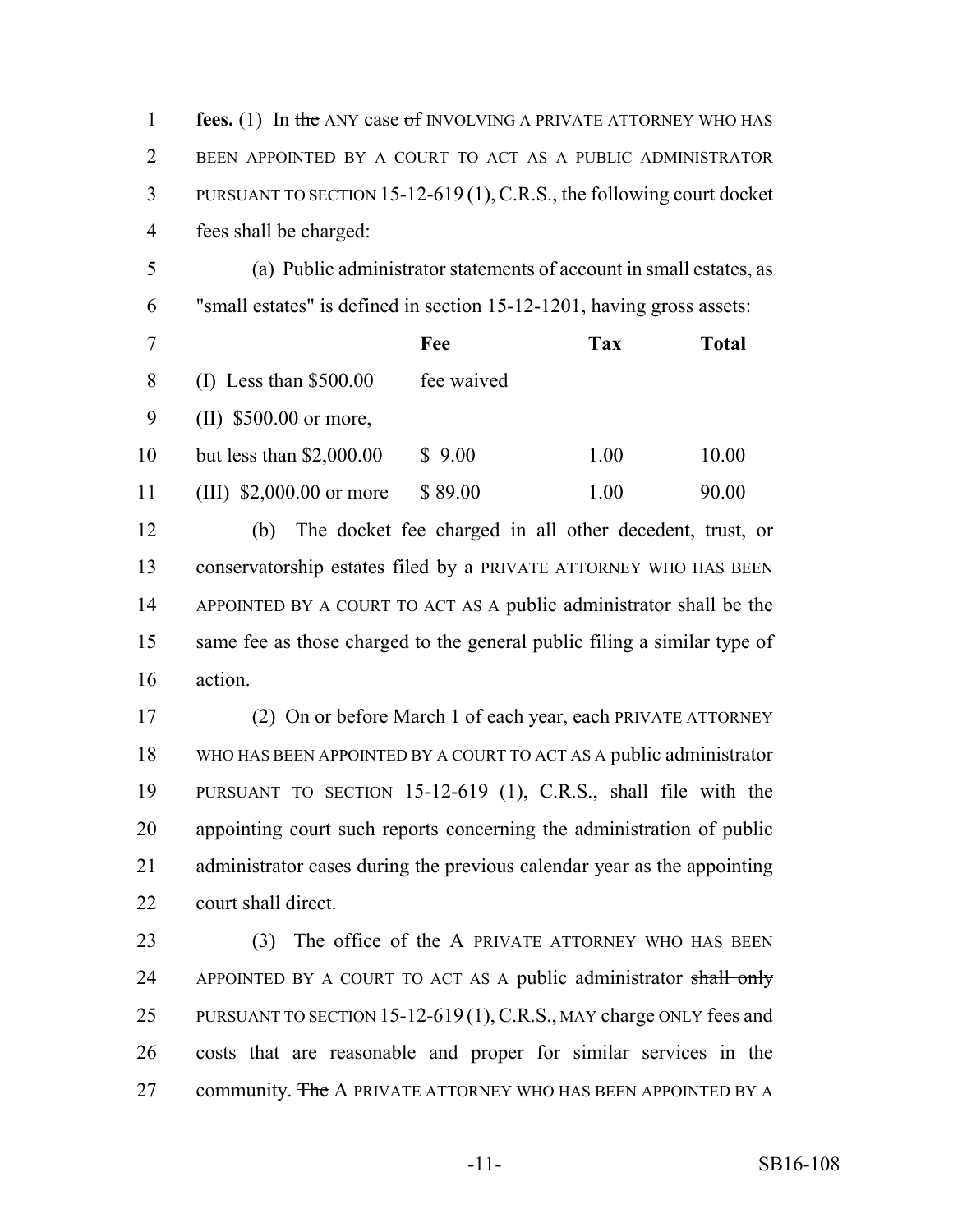COURT TO ACT AS A public administrator shall maintain detailed time 2 records for all charged services. The A PRIVATE ATTORNEY WHO HAS BEEN APPOINTED BY A COURT TO ACT AS A public administrator shall attempt to minimize fees while providing quality fiduciary, 5 administrative, and legal services to all assigned estates. The A PRIVATE ATTORNEY WHO HAS BEEN APPOINTED BY A COURT TO ACT AS A public administrator may charge the estates under his or her administration for the services of attorneys, paralegals, bookkeepers, certified public accountants, investigators, tax counsel, or any other professional or nonprofessional who provides necessary services which further the cost-effective administration of the estates. A PRIVATE ATTORNEY WHO HAS BEEN APPOINTED BY A COURT TO ACT AS A public administrator AND who is a member of a law firm may use the legal services of that firm to assist the public administrator in his or her duties as the public 15 administrator or as a fiduciary. All fees of the A PRIVATE ATTORNEY WHO HAS BEEN APPOINTED BY A COURT TO ACT AS A public administrator or of 17 the SUCH A public administrator's agents and employees are subject to review by the court having jurisdiction over the estate in which the fees were incurred. The payment of public administrators' administrative fees 20 and costs shall have HAS priority over all other claims and exempt 21 property or family allowances. In cases in which the A PRIVATE 22 ATTORNEY IS APPOINTED BY A COURT TO ACT AS A public administrator is 23 appointed to administer an estate, and a more suitable person is subsequently located and such person is then appointed to continue the administration of the estate, the PRIVATE ATTORNEY WHO INITIALLY 26 ACTED AS public administrator shall be IS entitled to receive the prompt payment of his fees and costs for the period of his OR HER administration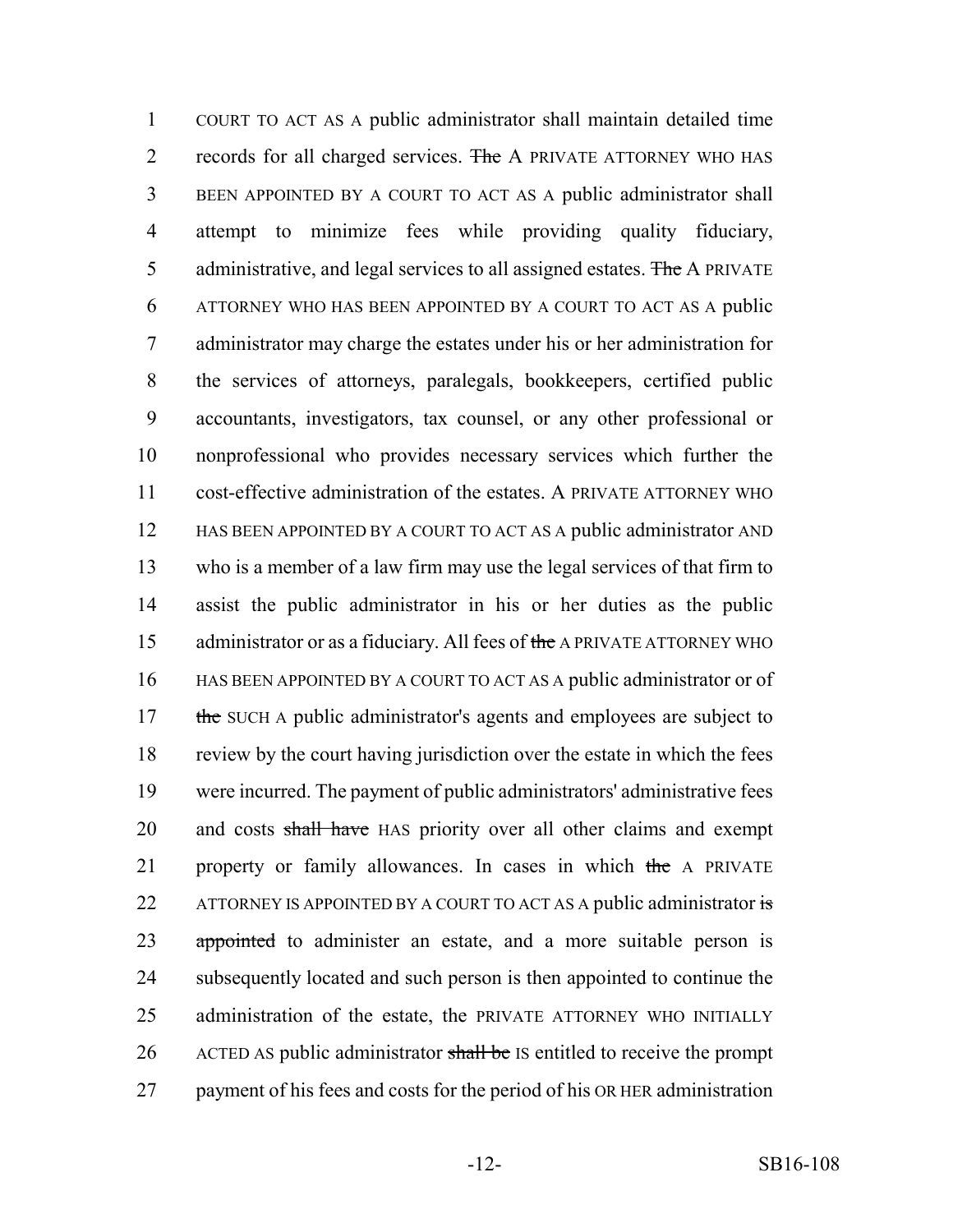of the estate.

2 (4) Cash assets collected by the A public administrator in small decedent estates may be combined into a single public administrator's trust account which shall be held in a federally insured bank or savings and loan association located in this state. The total amount of the funds 6 in a single public administrator's trust account shall MAY not exceed the federal deposit insurance limits for such accounts. When an additional account is required, such account shall MUST be opened in a different 9 Colorado bank or savings and loan association which THAT has the required federal deposit insurance protection. Regardless of whether the public administrator is an attorney, all estate funds under the control of 12 a public administrator shall be ARE governed by the rules set forth by the Colorado supreme court in the code of professional responsibility, DR 9-102, dealing with trust accounts, unless otherwise modified by this section. Any public administrator's trust account may be utilized as the temporary depository for any public administrator funds. When letters are 17 issued in an estate, the funds belonging to such an estate shall MUST be promptly transferred to an account or accounts in the individual estate's name.

 **SECTION 8. Act subject to petition - effective date.** This act takes effect at 12:01 a.m. on the day following the expiration of the ninety-day period after final adjournment of the general assembly (August 10, 2016, if adjournment sine die is on May 11, 2016); except that, if a referendum petition is filed pursuant to section 1 (3) of article V of the state constitution against this act or an item, section, or part of this act within such period, then the act, item, section, or part will not take effect unless approved by the people at the general election to be held in